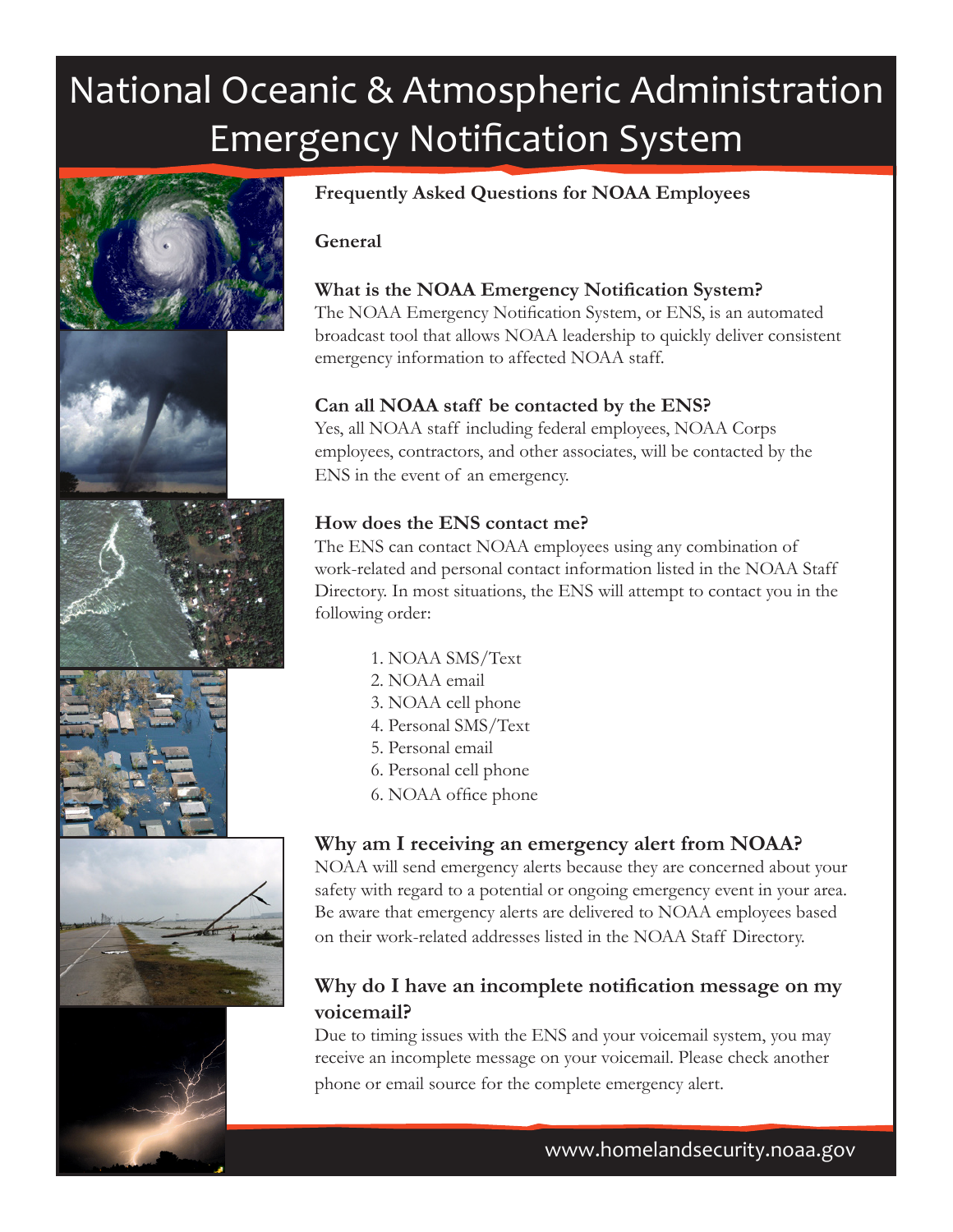## **Where can I find more information on the ENS, and safety in general?**

More information on the ENS and safety can be found on the NOAA ENS website (https://sites.google.com/a/noaa.gov/noaa-ens/).

## **Response**

## **What action do I need to take if I am contacted by the ENS?**

If you receive an ENS message, carefully listen to or read the emergency alert. To respond to a voice message, press "1" on your phone to acknowledge receipt of the message. To respond to an email message, click the confirmation link provided in the email to confirm that you received the emergency alert. Once you confirm receipt of the emergency notification message, the ENS will not try to contact you through additional means. After you listen to or read the emergency alert, you should immediately act based on the guidance provided in the message (e.g., shelter in place, evacuate the building, or contact your supervisor to confirm your safety).

## **Can I trust email messages from everbridge.net?**

Yes, you can trust messages from everbridge.net. Everbridge is not a spam or phishing site. Everbridge is the third-party vendor that administers the NOAA ENS. To respond to a message from Everbridge, click on the link provided in the email message to confirm your receipt of the emergency alert. Visit https://www.everbridge.net/nns/EmailResponse.do?CPTH\_ID=82340D879A877A631A295E199AAC D2E02F0BE7ED351450E2 to see a sample link.

#### **I received an SMS text message on my cell phone from "89361." Who is that?**

The number "89361" is the telecom code for Everbridge. If you receive an SMS text message from "89361," this means that you have received an SMS text from the NOAA ENS. Please read the message and confirm receipt by responding with "yes" to the message.

# **If I get the same emergency alert to both my NOAA email address and personal cell phone, do I need to confirm receipt twice?**

You only need to confirm receipt once even if you received multiple messages, but it is important to always respond and confirm that you received the emergency alert. By confirming receipt of the emergency notification message, the ENS will not try to contact you through additional means.

If you are away from your email and/or phone when an emergency alert is sent, you will receive several voicemail messages and emails until you are able to respond.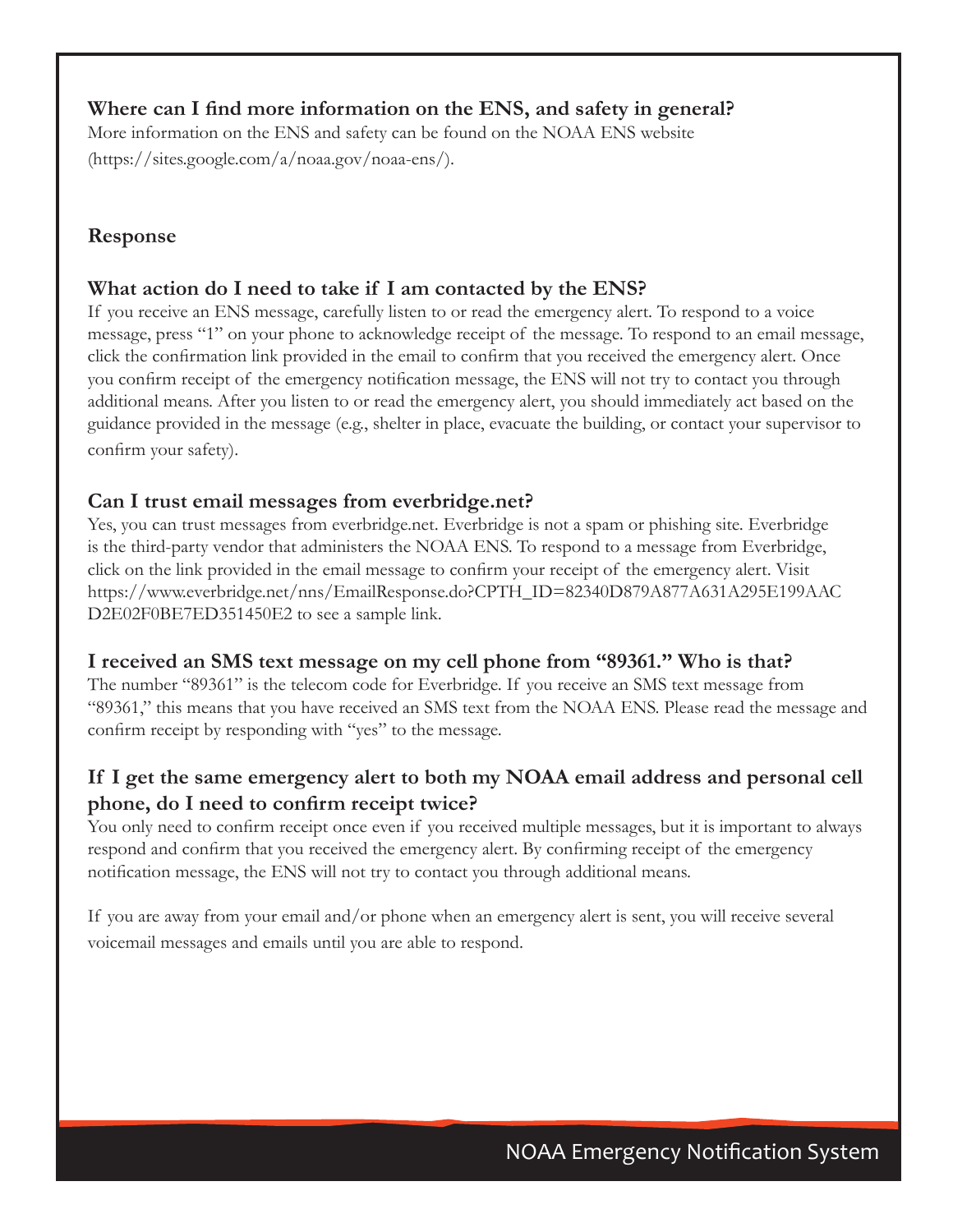# **Why is it that when I try to confirm receipt of an emergency alert on my voicemail, the message continues to repeat?**

Voicemail systems are not interactive, so you are not able to press "1" to confirm receipt while listening to a voicemail message. To confirm receipt of an emergency alert, please check your email instead.

# **I am on either work or personal travel away from my normal duty station when I receive an emergency alert. What do I do?**

If you are away from your normal duty station when you receive an emergency alert, listen carefully to the notification and determine if the guidance applies to your current location. You can always press "1" on your phone or click the confirmation link provided in the email to confirm that you received the emergency alert.

# **NOAA Staff Directory**

# **What is the connection between the ENS and NOAA Staff Directory?**

The NOAA Staff Directory (NSD) is a database that includes comprehensive contact information for all NOAA employees, such as duty station addresses, office and cell phone numbers, and email addresses. The information in NSD is used by the ENS to contact employees in a potential or ongoing emergency.

# **How do I update my contact information in the NOAA Staff Directory?**

The NOAA Staff Directory is available online (https://nsd.rdc.noaa.gov/nsd/moreinfo). To access the directory, enter your NOAA email name login (john.doe) and password. There are two steps to update your contact information in the directory.

First, scroll to the bottom of the NSD homepage and click on the Personal Contact Information button to update your personal cell phone number (Personal Cell) and your personal email (Personal Email). Be sure to save your changes.

Next, search for yourself on the NSD homepage, and then press Request More Information. Press the Update Member button to update your address, office phone number, NOAA cell phone number, and supervisor's name. For assistance, visit the NSD help page (https://nsd.rdc.noaa.gov/nsd/help).